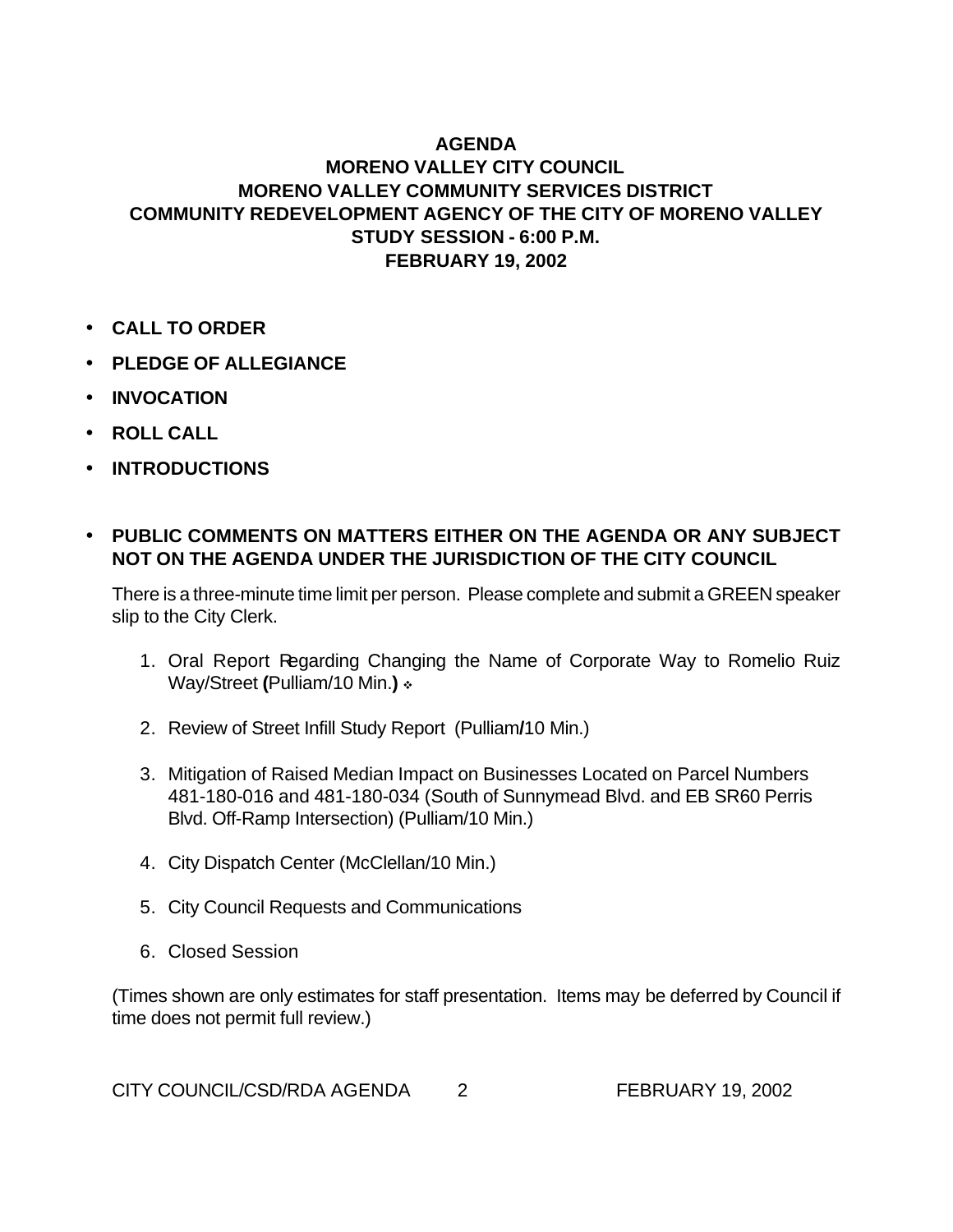<sup>v</sup> Oral Presentation only – No written material provided